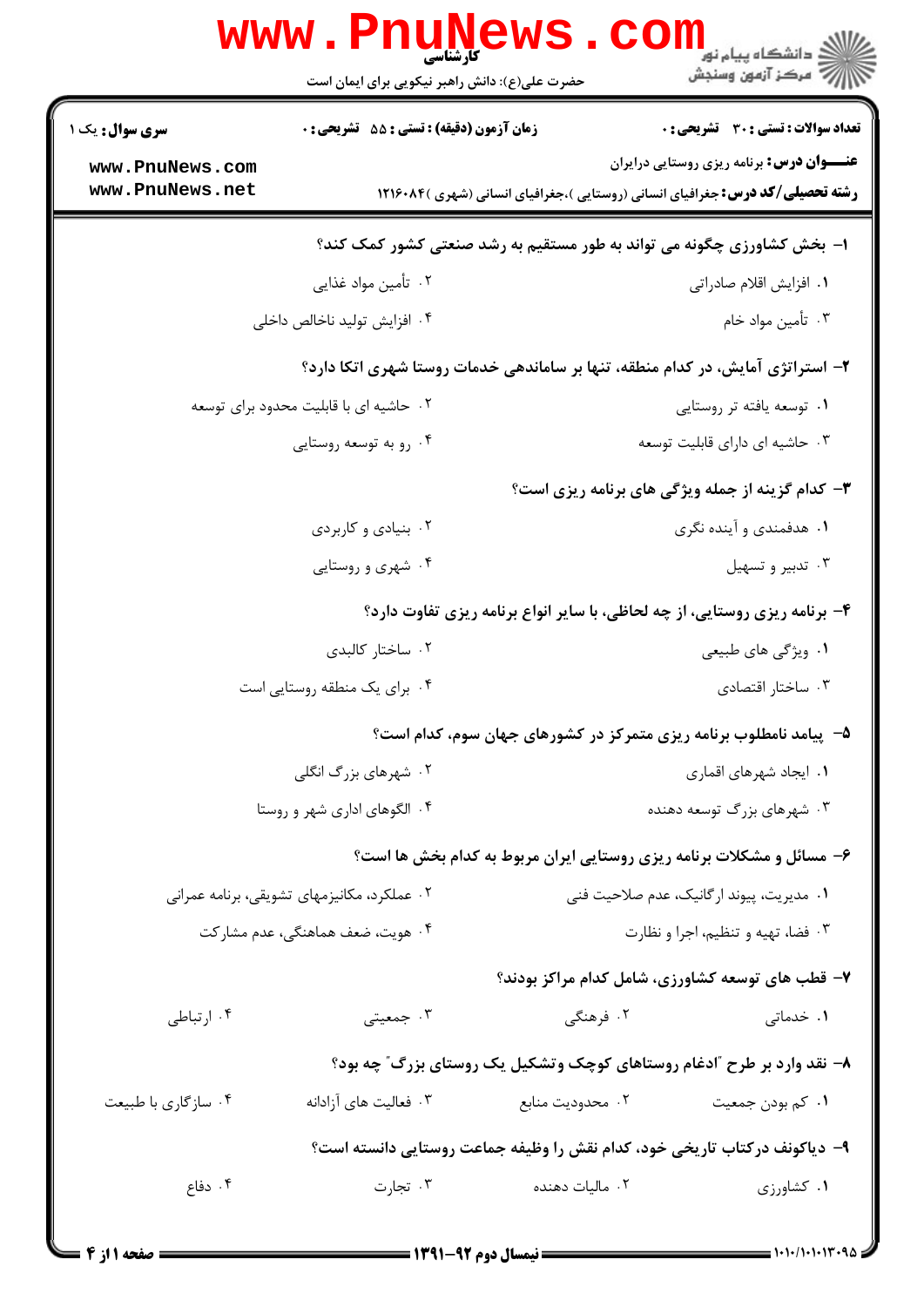|                                                                                                          | <b>WWW.PNUNG</b><br>حضرت علی(ع): دانش راهبر نیکویی برای ایمان است |                                                                                                           | راد دانشگاه پيام نور <mark>− .</mark><br>ا∛ مرکز آزمون وسنجش |  |  |
|----------------------------------------------------------------------------------------------------------|-------------------------------------------------------------------|-----------------------------------------------------------------------------------------------------------|--------------------------------------------------------------|--|--|
| <b>سری سوال : ۱ یک</b>                                                                                   | <b>زمان آزمون (دقیقه) : تستی : 55 تشریحی : 0</b>                  |                                                                                                           | <b>تعداد سوالات : تستی : 30 ٪ تشریحی : 0</b>                 |  |  |
| www.PnuNews.com<br>www.PnuNews.net                                                                       |                                                                   | <b>رشته تحصیلی/کد درس:</b> جغرافیای انسانی (روستایی )،جغرافیای انسانی (شهری )۱۲۱۶۰۸۴                      | <b>عنـــوان درس:</b> برنامه ریزی روستایی درایران             |  |  |
|                                                                                                          |                                                                   | ∙ا− برنامه عمرانی هفت ساله اول، توسط کدام هیأت تنظیم شد؟                                                  |                                                              |  |  |
| ۰۴ مهندسان مشاور                                                                                         | ۰۳ شورای اقتصادی                                                  | ۰۲ کمیته برنامه                                                                                           | ٠١ عالى برنامه ريزي                                          |  |  |
| 11- وجه مثبت برنامه ریزی اول توسعه اقتصادی- اجتماعی و فرهنگی جمهوری اسلامی در بخش کشاورزی چه بود؟        |                                                                   |                                                                                                           |                                                              |  |  |
| ۲. تأیید سیاست واردات مواد غذایی و مواد اولیه صنعتی<br>٠١ تخصيص و توزيع اعتبارات عمراني با پيشتازي شهرها |                                                                   |                                                                                                           |                                                              |  |  |
| ۰۴ تأمین نیازمندی های روستایی با اهرم قدرت شهری                                                          |                                                                   | ۰۳ تبدیل کشاورزی سنتی به کشاورزی نوین و سودآور                                                            |                                                              |  |  |
| 12- کدام یک از موارد زیر در زمره "خدمات بحرانی" به شمار می رود؟                                          |                                                                   |                                                                                                           |                                                              |  |  |
|                                                                                                          | ۰۲ آموزش و پرورش- مراقبت های بهداشتی                              |                                                                                                           | ۰۱ مدیریت ریسک- حمل و نقل عمومی                              |  |  |
|                                                                                                          | ۰۴ مسکن-اشتغال                                                    |                                                                                                           | ۰۳ امداد و نجات- مراقبت های بهداشتی                          |  |  |
|                                                                                                          |                                                                   | ۱۳– کدام عامل در تعیین سطح تأسیسات بهداشتی مؤثر است؟                                                      |                                                              |  |  |
| ۰۴ جمعیت                                                                                                 | ۰۳ نقش                                                            | ۰۲ هزينه                                                                                                  | ۰۱ معیشت                                                     |  |  |
|                                                                                                          |                                                                   | ۱۴– استانداردهای مؤثر ًسازمان اسکاپ در تعیین سیستم سلسله مراتبی شبکه راه ها، بر اساس کدام ضابطه تعیین شد؟ |                                                              |  |  |
| ۰۴ حريم                                                                                                  | ۰۳ آسفالته                                                        | ۲. اقلیم                                                                                                  | ۰۱ تولید                                                     |  |  |
|                                                                                                          |                                                                   | ۱۵– احداث شبکه برق مناطق روستایی در اوایل انقلاب بر عهده کدام سازمان بود؟                                 |                                                              |  |  |
| ۰۴ جهادسازندگی                                                                                           | ۰۳ صنایع                                                          | ۲. اسکاپ                                                                                                  | ۰۱ وزارت نيرو                                                |  |  |
|                                                                                                          |                                                                   | ۱۶- تئوری های مکان مرکزی بر اساس کدام محور مطالعاتی است؟                                                  |                                                              |  |  |
|                                                                                                          | ۰۲ تراکم جمعیتی                                                   |                                                                                                           | ٠١. تخصيص منابع                                              |  |  |
|                                                                                                          | ۰۴ سرمایه گذاری بخشی                                              | ۰۳ توزیع فضایی                                                                                            |                                                              |  |  |
|                                                                                                          |                                                                   | ۱۷- شاخص "پتانسیلی توسعه" در مدل جاذبه ای هنسن چگونه محاسبه می شود؟                                       |                                                              |  |  |
| ۰۲ جمعیت و فاصله                                                                                         |                                                                   | ۰۱ دسترسی و امکان رشد                                                                                     |                                                              |  |  |
|                                                                                                          | ۰۴ عملکرد و پیامد                                                 |                                                                                                           | ۰۳ جمعیت و اشتغال                                            |  |  |
|                                                                                                          |                                                                   | 18– مزیت استفاده از ″روش ساده جمعیت″ در تعیین شاخص مرکزیت به کدام مورد محدود می شود؟                      |                                                              |  |  |
| ۰۲ اعمال نظر شخصی و تک معیاری بودن                                                                       |                                                                   |                                                                                                           | ۰۱ جوابگويي به نيازهاي مختلف مردم                            |  |  |
| ۰۴ سهولت و دسترسی                                                                                        |                                                                   |                                                                                                           | ۰۳ وابستگی عمودی و افقی خدمات                                |  |  |
|                                                                                                          |                                                                   |                                                                                                           |                                                              |  |  |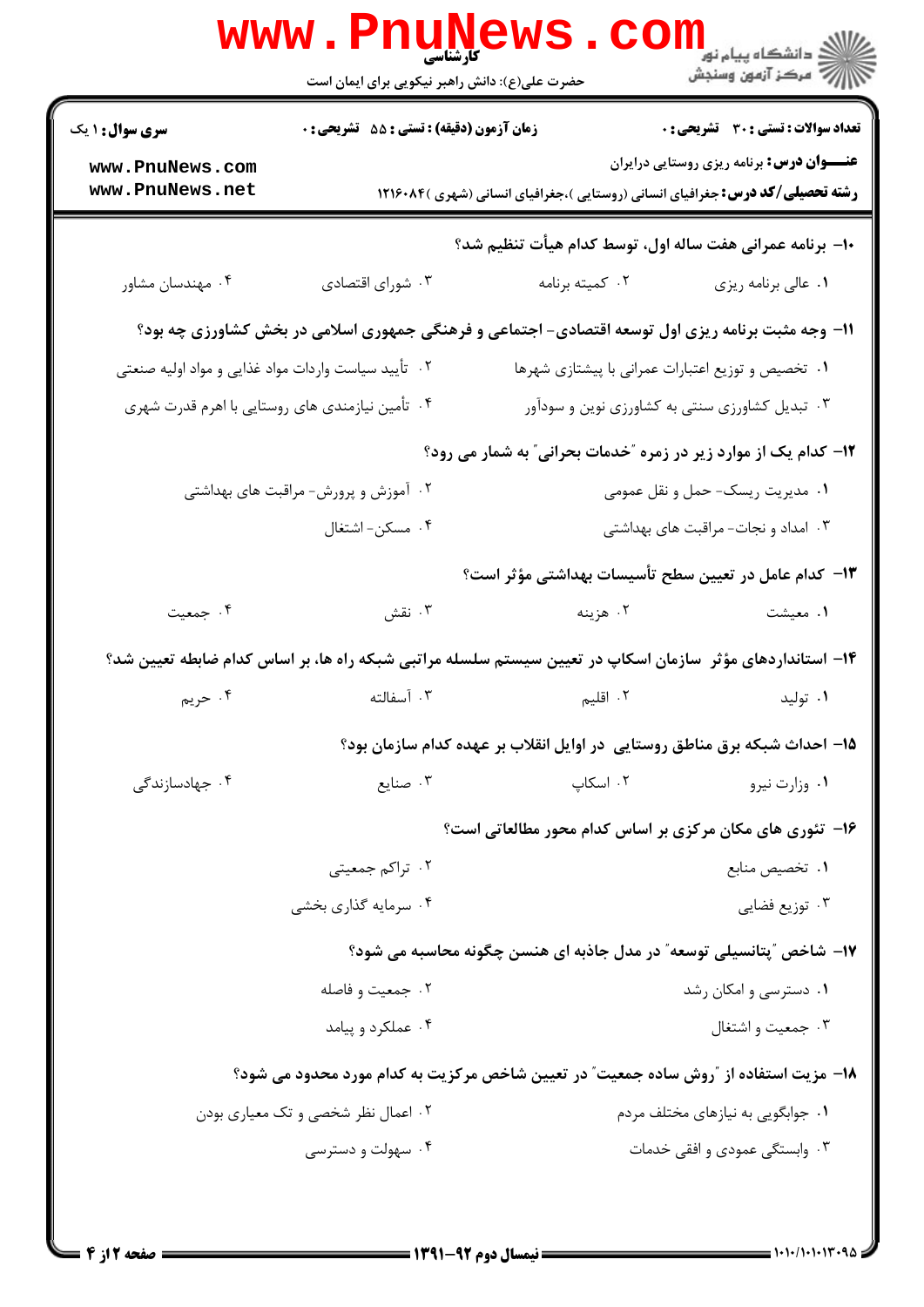|                                                                                                                    | <b>WWW.PNUNEWS</b><br><b>کارشناسی</b><br>حضرت علی(ع): دانش راهبر نیکویی برای ایمان است | COI                                                                                               | الاد دانشگاه پيام نور <mark>- -</mark><br>     <br> |
|--------------------------------------------------------------------------------------------------------------------|----------------------------------------------------------------------------------------|---------------------------------------------------------------------------------------------------|-----------------------------------------------------|
| <b>سری سوال : ۱ یک</b>                                                                                             | زمان آزمون (دقیقه) : تستی : 55 گشریحی : 0                                              |                                                                                                   | <b>تعداد سوالات : تستی : 30 ٪ تشریحی : 0</b>        |
| www.PnuNews.com                                                                                                    |                                                                                        |                                                                                                   | <b>عنــــوان درس:</b> برنامه ریزی روستایی درایران   |
| www.PnuNews.net                                                                                                    |                                                                                        | <b>رشته تحصیلی/کد درس:</b> جغرافیای انسانی (روستایی )،جغرافیای انسانی (شهری )۱۲۱۶۰۸۴              |                                                     |
|                                                                                                                    |                                                                                        | ۱۹- یک مکان در روش کارکردی به چه اندازه نمره مثبت اخذ می کند؟                                     |                                                     |
| ۰۴ تأسیسات آموزشی                                                                                                  | ۰۳ تعداد افراد                                                                         | ۰۲ تعداد خدمات                                                                                    | ۰۱ مسافت طی شده                                     |
|                                                                                                                    |                                                                                        | <b>۲۰</b> - در روش تنصیفی، چگونه ناحیه خدمات رسانی مرکز مشخص می شود؟                              |                                                     |
|                                                                                                                    | ۰۲ حداکثر فاصله ها                                                                     |                                                                                                   | ٠١. اتصال عمود منصف ها                              |
|                                                                                                                    | ۰۴ شعاع جستجو                                                                          |                                                                                                   | ۰۳ سطوح سلسله مراتبي                                |
|                                                                                                                    |                                                                                        | <b>۲۱</b> – کدام مورد لازمه توسعه فیزیکی مناطق روستایی است؟                                       |                                                     |
| ۰۴ زیرساخت                                                                                                         | ۰۳ سرمایه گذاری                                                                        | ۰۲ حمل و نقل                                                                                      | ٠١. بيمه اجتماعي                                    |
|                                                                                                                    |                                                                                        | ۲۲– از آنجا که تأسیس خدمات دولتی در کلیه روستاها ممکن نیست، کدام نظام خدماتی پیشنهاد می گردد؟     |                                                     |
| ۰۴ محلی                                                                                                            | ۰۳ دولتی                                                                               | ۰۲ متمرکز                                                                                         | ٠١ همه جانبه                                        |
|                                                                                                                    |                                                                                        | ۲۳- نمونه طرح های اجرایی توسعه فیزیکی روستا کدام است؟                                             |                                                     |
| ۰۴ شبکه فاضلاب                                                                                                     | ۰۳ نیروی انسانی                                                                        | ۰۲ تدوین ضوابط                                                                                    | ١. آلودگی آب                                        |
|                                                                                                                    |                                                                                        | ۲۴- کدام شاخص برای بدست آوردن نمره مربوط به کاربری درمانگاه محاسبه می شود؟                        |                                                     |
| ۰۲ متوسط جمعیت محروم از درمانگاه                                                                                   |                                                                                        | ٠١ تعداد خانوار ساكن در روستا                                                                     |                                                     |
| ۰۴ تعداد کل روستاها بدون راه                                                                                       |                                                                                        |                                                                                                   | ۰۳ متوسط جمعیت برخوردار از درمانگاه                 |
|                                                                                                                    |                                                                                        | ۲۵– مطابق با تعریف سازمان بهداشت جهانی، هر روستایی در چه شرایطی از نعمت آب آشامیدنی برخوردار است؟ |                                                     |
|                                                                                                                    | ۰۲ یک کیلومتر با وسیله نقلیه                                                           | ٠١ در شعاع نيم مترى روستا                                                                         |                                                     |
|                                                                                                                    | ۰۴ نیم ساعت پیاده روی                                                                  |                                                                                                   | ۰۳ يک ربع ساعت پياده روي                            |
| ۲۶– فرمول مورد استفاده برای اولویت بندی پروژه های برق رسانی روستایی از نسبت امتیاز پروژه به کدام عامل بدست می آید؟ |                                                                                        |                                                                                                   |                                                     |
| ۰۴ مصرف روزانه                                                                                                     | ۰۳ میزان خودیاری                                                                       | ۰۲ هزینه پروژه                                                                                    | ١. حجم منبع                                         |
|                                                                                                                    |                                                                                        | ۲۷– نتیجه ارزیابی گرایش روستاییان نسبت به فعالیت های جهادسازندگی چگونه است؟                       |                                                     |
| ۰۴ متوسط                                                                                                           | ۰۳ خنثی                                                                                | ۲. منفی                                                                                           | ۰۱ مثبت                                             |
|                                                                                                                    |                                                                                        | ۲۸- جهادسازندگی برای تأمین برق روستاها چه اقدامی را صورت داد؟                                     |                                                     |
| ۰۴ مجتمع أبرساني                                                                                                   | ۰۳ نیروگاه آبی                                                                         | ۰۲ خودکفایی                                                                                       | ۰۱ طرح هادي                                         |
| = 4 i 3 سنحه 13 m                                                                                                  |                                                                                        |                                                                                                   |                                                     |